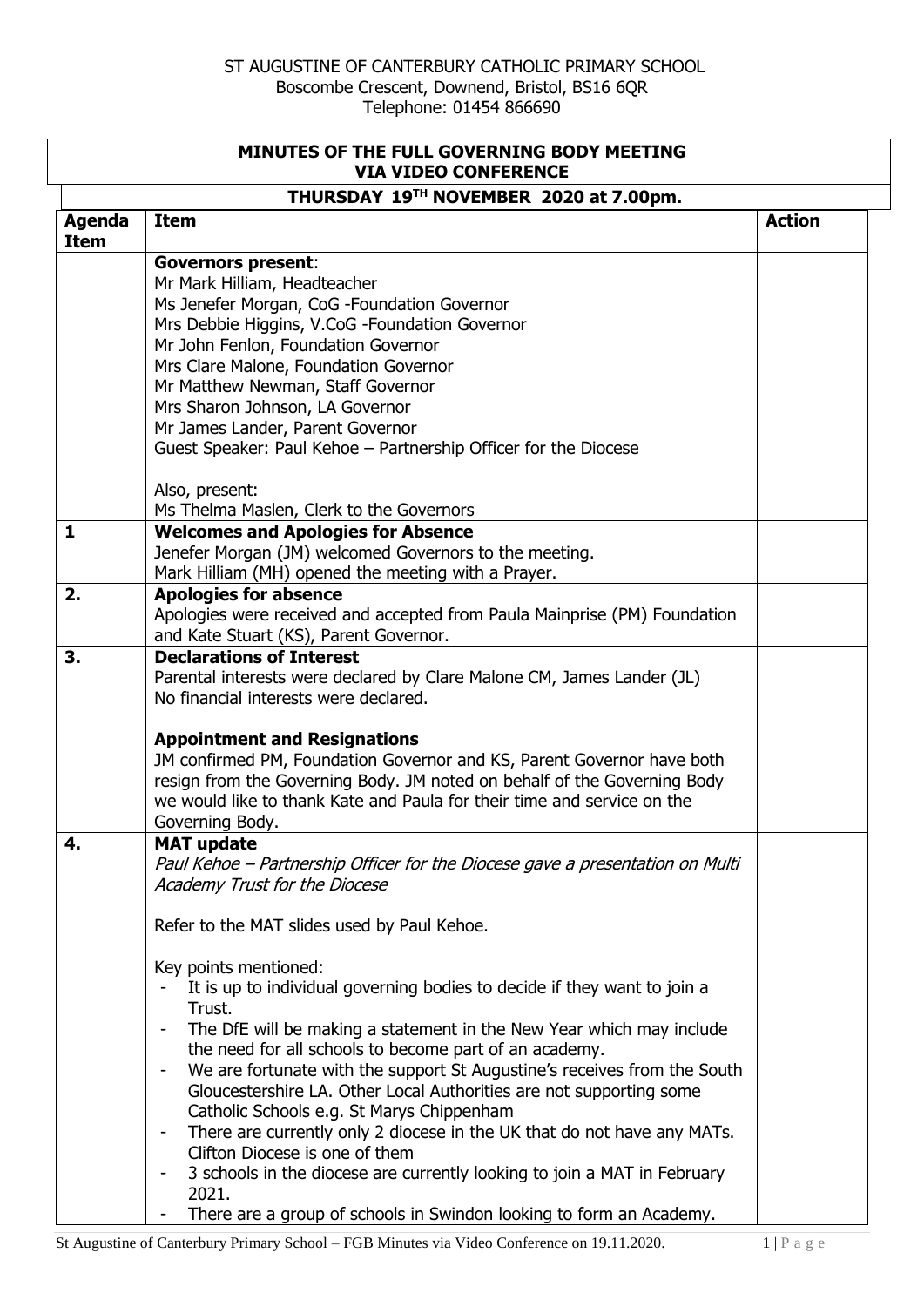| <b>Agenda</b> | <b>Item</b>                                                                                              | <b>Action</b>   |
|---------------|----------------------------------------------------------------------------------------------------------|-----------------|
| <b>Item</b>   |                                                                                                          |                 |
|               | It is not envisaged that all schools in a partnership will convert at the                                |                 |
|               | same time.                                                                                               |                 |
|               | All applications must be approved by the Diocese                                                         |                 |
|               | Schools will have to consult with parents, staff and all stake holders                                   |                 |
|               | before any application is made.<br>Our Lady of Lourdes and St Patricks have applied to form a Federation |                 |
|               | We are not restricted to forming a MAT with schools within the Camino                                    |                 |
|               | Partnership (this is a new development)                                                                  |                 |
|               | The recommendation from Paul is to start small and start local<br>$\blacksquare$                         |                 |
|               | Paul is able to assist us with a due diligence as a next step<br>$\blacksquare$                          |                 |
|               |                                                                                                          |                 |
|               | Paul Kehoe left the meeting at 7.40pm                                                                    |                 |
|               | MH noted he has been asked to attend a meeting by St Pauls in Yate as the                                |                 |
|               | only remaining South Gloucestershire school within the Camino Partnership.                               |                 |
|               | The Governors discussed the presentation in depth and agreed to form a                                   |                 |
|               | working party.                                                                                           |                 |
|               | DH noted we need to find out more information with what is being offered. JL                             |                 |
|               | noted the arguments for MATs seemed to be aimed at ensuring Catholic                                     |                 |
|               | leadership in schools.                                                                                   |                 |
|               | MH gave his views for forming a MAT from his experience at his previous school.                          |                 |
|               | MN shared that from a Teacher's point of view, it could be beneficial where                              |                 |
|               | there is sharing of good practice. Ideally for this, the schools need to be local                        |                 |
|               | and easily accessible.                                                                                   |                 |
|               | The Governors agreed joining or forming a MAT must be beneficial for St                                  |                 |
|               | Augustines.                                                                                              |                 |
|               |                                                                                                          |                 |
|               | JM asked for volunteers to form a MAT working group to take this conversation                            |                 |
|               | forward.                                                                                                 |                 |
|               | Sub working MAT party - JM/JF/SJ                                                                         |                 |
|               |                                                                                                          |                 |
| 5.            | Minutes of the previous FGB Meeting 10 <sup>th</sup> September 2020 for                                  |                 |
|               | approval                                                                                                 |                 |
|               | The minutes of the FGB meeting of $10th$ September 2020 were approved as a                               | <b>Decision</b> |
|               | true record and would be duly signed by the Chair.                                                       |                 |
| 6.            | <b>Matters arising from previous Meetings &amp; Action Log</b>                                           |                 |
|               | The action list was updated during the meeting and would be amended and                                  |                 |
|               | distributed with the minutes.                                                                            |                 |
|               | Action: A column denoting a target date for each item on the action log will be<br>added.                | <b>Clerk</b>    |
| 7.            | October update                                                                                           |                 |
|               | JM thanked Governors who responded to the October update and noted the                                   |                 |
|               | actions taken from the October update included:                                                          |                 |
|               | the circulation of the updated Governors 3-year Strategy document (v0.4)                                 |                 |
|               | the submitting of the signed MOU to the diocese<br>$\blacksquare$                                        |                 |
|               | the sign off of the updated Governor Code of Conduct<br>$\qquad \qquad \blacksquare$                     |                 |
|               |                                                                                                          |                 |
|               | Action: The Clerk will confirm if all Governors have submitted their signed                              | <b>Clerk</b>    |
|               | Pecuniary and Interests Declaration form for 2020/2021                                                   |                 |
|               |                                                                                                          |                 |
|               | Action: JM to confirm updated Governor Code of Conduct is signed and on the                              | JM              |
|               | school website                                                                                           |                 |
|               |                                                                                                          |                 |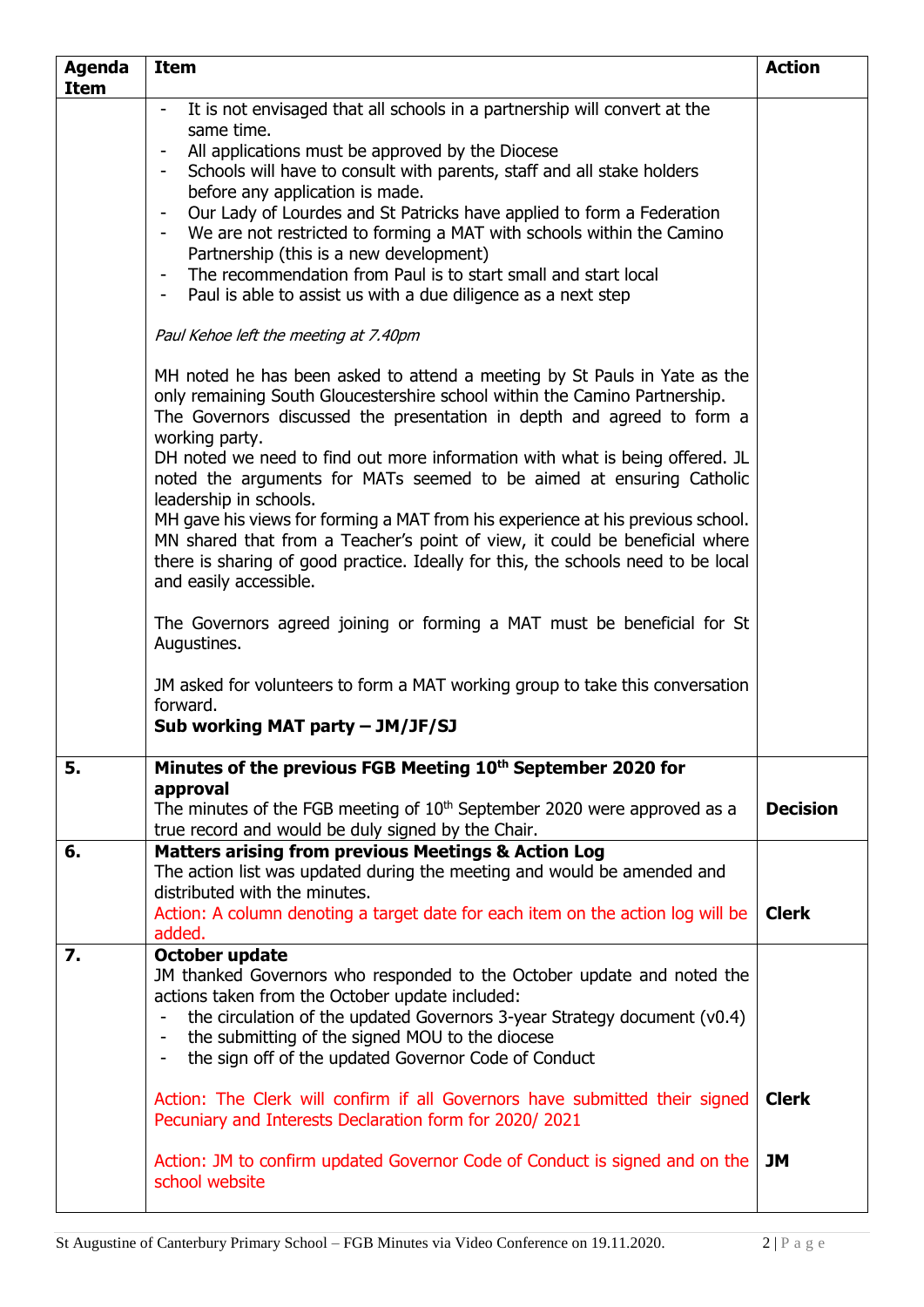| <b>Agenda</b><br><b>Item</b> | <b>Item</b>                                                                                                                                                                                                                                                                                                                                                                                                                                                                                                                                                                                                                                                                                                                 | <b>Action</b> |
|------------------------------|-----------------------------------------------------------------------------------------------------------------------------------------------------------------------------------------------------------------------------------------------------------------------------------------------------------------------------------------------------------------------------------------------------------------------------------------------------------------------------------------------------------------------------------------------------------------------------------------------------------------------------------------------------------------------------------------------------------------------------|---------------|
|                              | Action: JM to confirm the latest version of the Governor's 3-year Strategy<br>document is on the school website                                                                                                                                                                                                                                                                                                                                                                                                                                                                                                                                                                                                             | <b>JM</b>     |
| 8.                           | <b>Committee Reports - Summary</b><br><b>Chair of Finance Staffing &amp; Resources</b><br>8.1<br>Finance met on the 15.10.20. The budget currently has £41,000 deficit.<br>$\bullet$<br>In-year deficit of £4,000. Committee still working on a 3-year strategy<br>to move into a surplus position.<br>Have claimed £14 000 for Covid related expenses.<br>$\bullet$<br>Employed a part time teacher from the catch-up grant.<br>$\bullet$<br>The wrap-around care was discussed, and it was agreed to increase the<br>cost for the breakfast club and afterschool club to ensure the school<br>breaks even.<br>• Pay Policy was approved.<br>• SFVS will be reviewed before sending out to Governors,                      |               |
|                              | 8.2 Chair of Curriculum and Performance<br>The Committee met on the 17.11.2020<br>The updated ToR for 2020-21 was approved and will be included at the<br>$\bullet$<br>next FGB for ratification<br>The Committee reviewed the SDP prepared by MH (included in the FGB<br>meeting pack as well)<br>The Committee reviewed the target tracker data for term 1 and the<br>$\bullet$<br>attendance numbers<br>Governor Link visits at the school were conducted, and the reports<br>reviewed as part of the meeting. Link Governor reports for English,<br>Science, RE Curriculum and RE Prayer Life were discussed. The SEN Link<br>Governor report is outstanding, and will be circulated to the Committee<br>once complete. |               |
|                              | 8.2.1 Government Development Plan (GDP)<br>The GDP flows from the Strategy document and consists of:<br>- Part A: the Strategic Objectives for the year and that actions planned to<br>achieve each of these objectives<br>- Part B: Governor development plans<br>- Part C: Link Subject Specific plans for the year                                                                                                                                                                                                                                                                                                                                                                                                       |               |
|                              | The GDP is the governor working document $-$ which is a live working document,<br>and will be updated regular to demonstrate progress made against the strategic<br>objectives for the year<br>8.3 Chair of Admissions and Community Relations<br>ToR was updated and agreed. KS joined, will now be removed now she has                                                                                                                                                                                                                                                                                                                                                                                                    |               |
|                              | resigned from the FGB.<br>The <b>Admissions Policy</b> is now driven by the Diocese, so no reviews will take<br>place unless changes are requested by the Diocese.                                                                                                                                                                                                                                                                                                                                                                                                                                                                                                                                                          |               |
|                              | The annual <b>marketing</b> drive took place, despite Covid restrictions. Flyers were<br>updated thanks to Karen, who sourced a couple of new photos and changed<br>the dates etc. They were then printed thanks to Bernadette in the Parish office,<br>who did a few hundred extra, for a leaflet drop to homes near the school. Many<br>thanks to those who helped deliver them.<br>Karen also designed a couple of posters, without images of children, for sharing<br>on social media. These were widely shared, and anecdotal evidence is that all                                                                                                                                                                     |               |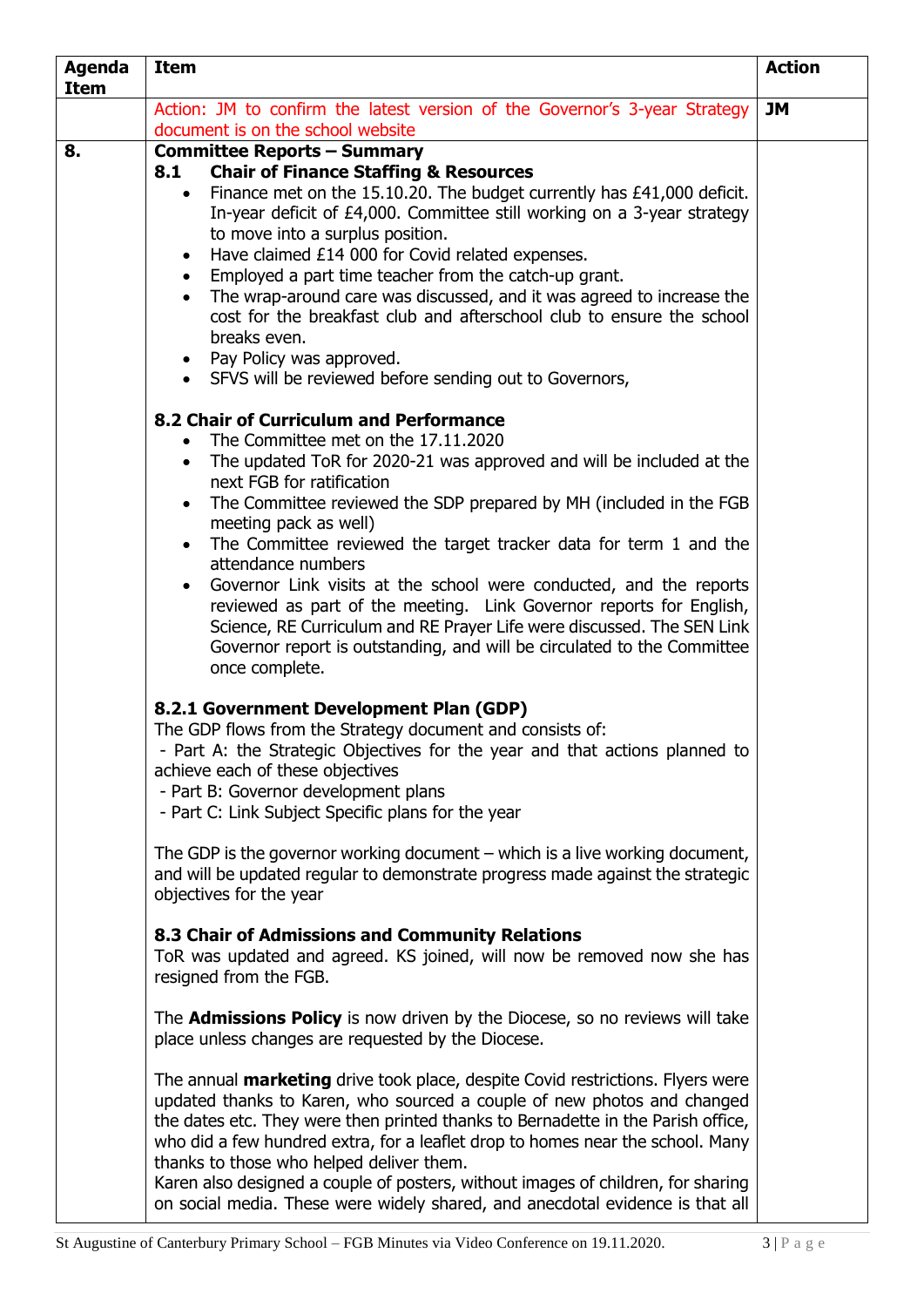| <b>Agenda</b><br><b>Item</b> | <b>Item</b>                                                                                                                                                                                                                                                                                                                                                                                                                                                                                                                                                                                            | <b>Action</b>          |
|------------------------------|--------------------------------------------------------------------------------------------------------------------------------------------------------------------------------------------------------------------------------------------------------------------------------------------------------------------------------------------------------------------------------------------------------------------------------------------------------------------------------------------------------------------------------------------------------------------------------------------------------|------------------------|
|                              | comments on various platforms were universally complimentary and positive<br>about the school.                                                                                                                                                                                                                                                                                                                                                                                                                                                                                                         |                        |
|                              | DH contacted local pre-schools and nurseries to find out how many children<br>would be applying to Primary school this year and then delivered the required<br>number of flyers to each setting. An advert was placed in the Downend Voice<br>by the school. Unfortunately, instead of the flyer being sent in, a social media<br>poster was sent. Karen pointed out that the definition was not good enough for<br>an advert, so it will be important to ensure that this does not happen next year.                                                                                                  |                        |
|                              | A virtual school tour was put together by MN, so thanks to him for the extra<br>work done to produce it. It is available on the school website.                                                                                                                                                                                                                                                                                                                                                                                                                                                        |                        |
|                              | <b>Open Days</b> have been held, with MH making sure they were Covid safe. Big<br>thanks to him also for running weekend Open Days. Take up has been good<br>and the tours have been well received.                                                                                                                                                                                                                                                                                                                                                                                                    |                        |
|                              | A draft parental questionnaire has been written, which will be sent out to all<br>current Reception parents to gauge where they heard about St Augustine's and<br>what made them choose the school.                                                                                                                                                                                                                                                                                                                                                                                                    |                        |
|                              | Coffee mornings have not taken place this year due to Covid restrictions.                                                                                                                                                                                                                                                                                                                                                                                                                                                                                                                              |                        |
|                              | A Governors Newsletter was sent out before half term and another is due<br>before Christmas. DH include standing items on Gift Aid and appeals for more<br>Governors. If you want me to put in anything in particular, please let me know.<br>Action: Letter from JM needed.                                                                                                                                                                                                                                                                                                                           | JM                     |
|                              | The website is coming together nicely and provides a good 'shop window' for<br>then school. The Governor pages are now more up to date, although we need<br>a photo and a bio from SJ.<br>Action: SJ to provide bio and photo to ME<br>Action: ME to please update on the school website                                                                                                                                                                                                                                                                                                               | <b>SJ</b><br><b>ME</b> |
|                              | <b>Standing item!</b><br>Governor training. Many thanks to those Governors who have provided<br>feedback from their training courses. If you have been on training and have not<br>filled in a pro forma, please do so and pass it to Debbie as soon as possible.                                                                                                                                                                                                                                                                                                                                      |                        |
| 9.                           | <b>Marketing Report</b><br>9.1 Pre-School/9.2 Open Evenings/9.3 Website<br>Covered n Item 8.                                                                                                                                                                                                                                                                                                                                                                                                                                                                                                           |                        |
| 10.                          | <b>Headteacher Report</b><br>The Heads Report was distributed prior to the meeting. MH welcomed any<br>questions and clarification of the report.<br>In summary:<br>Attendance<br>Overall attendance for term 1 was 96.2%. Attendance has been generally high<br>with dips caused by COVID isolation. Traveller families' attendance has been<br>good but one family (3 children) did not start school until October.<br><b>Well being</b><br>Staff have found the workload challenging since September. They do not have<br>morning breaks and cannot take books home to mark, which means lunchtimes |                        |